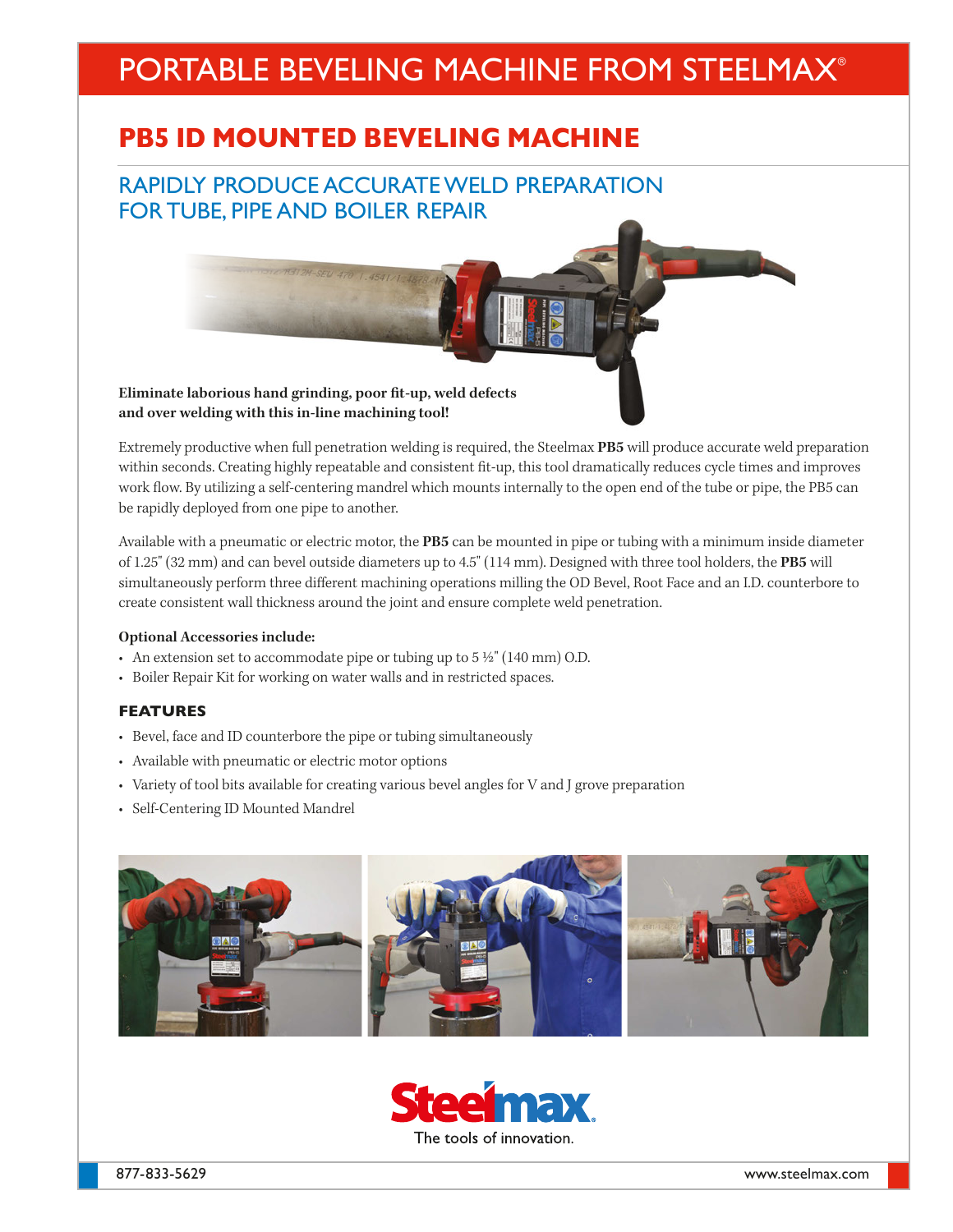# PB5 PIPE BEVELING MACHINE

| <b>PB5-E / PB5-P Technical Specifications</b>           |                                        |                                          |  |  |
|---------------------------------------------------------|----------------------------------------|------------------------------------------|--|--|
|                                                         | PB5-E                                  | PB5-P                                    |  |  |
| Motor Drive                                             | Electric                               | Pneumatic                                |  |  |
| Motor Power                                             | I.100 Wats                             | 800 Wats                                 |  |  |
| <b>Speed Range</b>                                      | 0-300 RPM                              | <b>90 RPM</b>                            |  |  |
| <b>Power Supply Options</b>                             | 110-120V/50-60 Hz or 220-240V/50-60 Hz | <b>NA</b>                                |  |  |
| Air Requirements                                        | <b>NA</b>                              | 56.5 CFM (1600 L/min) / 87 PSI (0.6 Mpa) |  |  |
| Operating Weight (with Motor)                           | 22 lbs (10 kg)<br>24 lbs (11 kg)       |                                          |  |  |
| Min/Max Pipe Sizes (Min ID/Max OD) - Standard Mandrel   | 1.26" ID/4.49" OD (32 mm ID/114 mm OD) |                                          |  |  |
| Min/Max Pipe Sizes (Min ID/Max ID) - Small Mandrel      | I" ID/I.25 ID (25mm ID/33mm ID)        |                                          |  |  |
| Min/Max Pipe Sizes (Min OD/Max OD) - Large Spindle Disc | 4.5" OD/5.5" OD (114mm OD/140mm OD)    |                                          |  |  |

| Maximum Allowable Pipe Schedule                       |                        |                    |                |            |                |                |                    |                |                                  |  |
|-------------------------------------------------------|------------------------|--------------------|----------------|------------|----------------|----------------|--------------------|----------------|----------------------------------|--|
| Nominal Pipe Diameter                                 |                        | 1/4"               | 1/2"           |            | 2 1/2"         |                | 31/2"              |                | 41/2"                            |  |
| Maximum Pipe Schedule                                 | <b>ISCH 40S/40/STD</b> | <b>SCH 80/80XS</b> | <b>SCH 160</b> | <b>XXS</b> | <b>SCH 160</b> | <b>SCH 160</b> | <b>SCH 80/80XS</b> | <b>SCH 120</b> | ISCH 40S/40/STD*ISCH 40S/40/STD* |  |
| * Requires optional 5 1/2" (140 mm) spindle disk set. |                        |                    |                |            |                |                |                    |                |                                  |  |

| Maximum Allowable Pipe/Tube Wall Thickness |                                        |                         |                                          |                                          |                                          |  |  |
|--------------------------------------------|----------------------------------------|-------------------------|------------------------------------------|------------------------------------------|------------------------------------------|--|--|
| Pipe/Tube Size Range                       | $I'' - I.25" ID$                       | 1.25" ID to 4.5" OD     | $4.5" - 5"$ OD*                          | $5" - 5.2"$ OD*                          | $5.2" - 5.5"$ OD*                        |  |  |
|                                            | $(25 \text{ mm to } 33 \text{ mm ID})$ | (32 mm ID to 114 mm OD) | $(114 \text{ mm to } 124 \text{ mm OD})$ | $(124 \text{ mm to } 132 \text{ mm OD})$ | $(132 \text{ mm to } 140 \text{ mm OD})$ |  |  |
| Maximum Wall Thickness                     | $0.5"$ (12 mm)                         | $0.5"$ (12 mm)          | $0.39"$ (10 mm)                          | $0.31$ " (8 mm)                          | $0.24$ " (6 mm)                          |  |  |

*\* Requires optional 5 1/2" (140 mm) spindle disk set.*

#### **Dimensions**

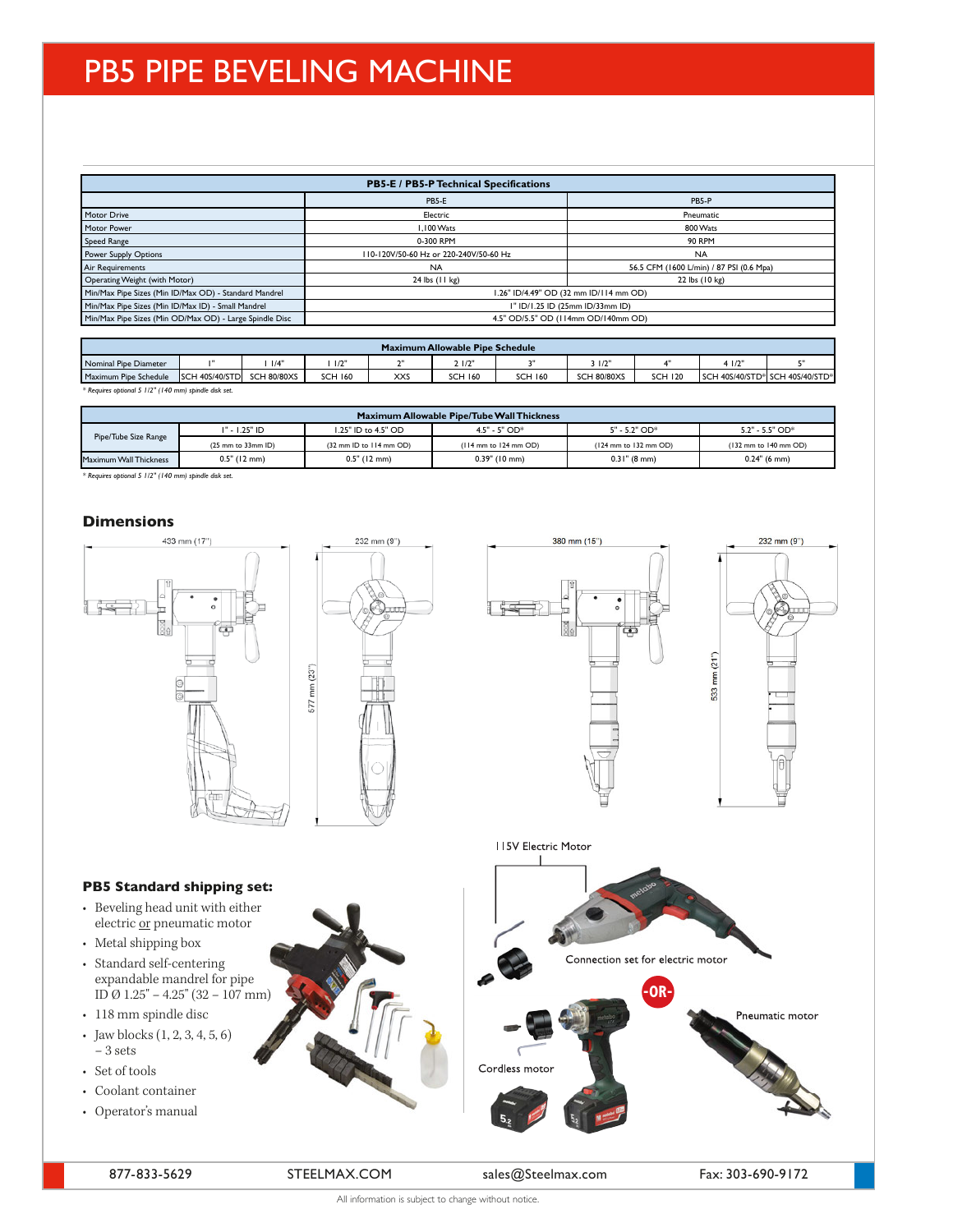# PORTABLE BEVELING MACHINE FROM STEELMAX®



For pipe diameters between 2.2" and 3.26" (56 mm and 83 mm), both long and short beveling tool bits can be used in conjunction with 0 degree facing tool bit. \* For pipe diameters over 2.2" (56 mm), short beveling tool bit must be used in conjunction with 0° facing tool bit

\*\* For pipe diameters under 3.26" (83 mm), long beveling tool bit must be used in conjunction with 0° facing tool bit



#### 18 IC15-40 SM<sub>-</sub> NOZ-000052 15° internal counterbore tool bit IC15-40 SM-15° internal counterbore tool bit – for diameters over 2.2" (56 mm) NOZ-000053  $R6$ SM- $R<sub>2</sub>$ J10-R6 10° J-bevelling tool bit NOZ-000058 J10-R6 J15-R2 SM-J15-R2 15° J-bevelling tool bit NOZ-000057 **J20-R8** SM-J20-R8 20° J-bevelling tool bit NOZ-000059



*Wide range of tool bits for various applications.*

*When using 0° facing tool bit in conjunction with beveling tool bit, either long or short beveling tool bit is used depending on pipe diameter.*